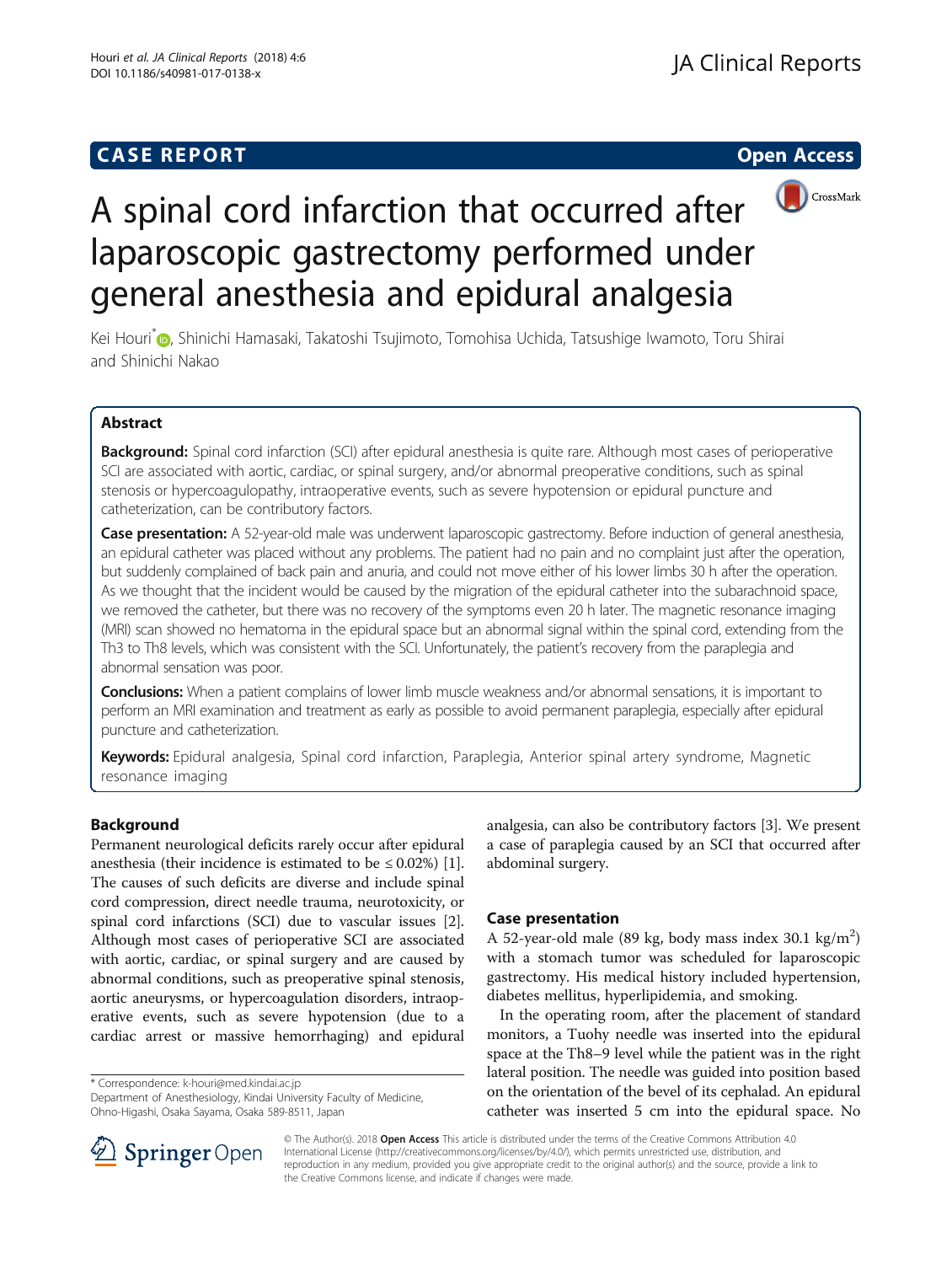<span id="page-1-0"></span>blood or cerebrospinal fluid (CSF) was aspirated from the catheter. Then, 3 ml of 1% mepivacaine was injected through the catheter without a motor block. General anesthesia was induced with 110 mg propofol and remifentanil, and the trachea was intubated with the aid of 50 mg rocuronium. Anesthesia was maintained with an oxygen/air mixture and 1.5–2% sevoflurane. Six milliliters of 1% mepivacaine was injected into the epidural space 10 min before the operation, and a continuous infusion of 140 ml of 0.25% levobupivacaine, 0.5 mg fentanyl, and 50 ml saline into the epidural space was started at a rate of 4 ml/h. The patient's vital signs remained stable throughout the operation and he did not suffer severe hypotension. Blood loss was minimal. At the completion of the operation, the patient was extubated, and we confirmed that there were no signs of lower limb muscle weakness.

Good analgesia was achieved, and the patient did not suffer any postoperative complications associated with the epidural anesthesia. On postoperative day (POD) 1 (approximately 24 h after the operation), as the patient was able to walk and urinate without difficulty, the urinary catheter was removed. However, at 30 h after the operation, he suddenly developed back pain and anuria and could not move either of his lower limbs. The patient's touch sensations became dull below his nipples. Although no CSF was aspirated from the catheter, we assumed that the epidural catheter had moved into the subarachnoid space and stopped the epidural infusion. Two hours later, the patient was able to move both of his ankles and felt that his touch sensation was improved. However, on POD 2, his knee movement was still inhibited, and therefore, we removed the epidural catheter and performed a magnetic resonance imaging (MRI) scan of his spinal cord. The T2-weighted images of MRI scan showed an abnormal signal within the spinal cord, extending from the Th3 to Th8 levels, which was consistent with an SCI (Fig. 1a, b), but no hematoma or abscess (which could have compressed the

spinal cord) was found. Especially, there was the "owl's eye" appearance in the axial view (Fig. 1b), which is specific for infarction of the anterior horn [\[2](#page-2-0)]. Diffusion weighted imaging (DWI) also showed hyperintensity areas, which corresponded with T2-weighted imaging, and apparent diffusion coefficient (ADC) was decreased (data not shown). We planned to perform angiography in order to investigate the exact cause of the infarction, but the patient did not consent to it. Based on the patient's MRI findings and advice from orthopedists and neurosurgeons, 300 mg hydrocortisone and Edaravone®, an antioxidant, were administered intravenously, but no anticoagulant therapy was conducted due to a fear of postoperative bleeding. Unfortunately, the patient's paraplegia and sensation problems did not improved much. On POD 23, the patient was transferred to another hospital to undergo rehabilitation.

#### Discussion

The etiologies of post-epidural anesthesia SCI include direct compression of the spinal cord by a hematoma or abscess, and ischemia of the spinal cord secondary to hypotension, spasm, an embolism, arterial dissection, or trauma involving the important arteries that feed the spinal cord [[4](#page-2-0)]. In the present case, no spinal cord compression by a hematoma was found, and there was no abnormal perioperative hypotension. Taken together, the most plausible cause of the SCI seen in the current case seems to be occlusion of the important arteries that feed the spinal cord, specifically the anterior spinal artery (ASA).

The spinal cord is perfused by a single anterior and two posterior spinal arteries. The ASA arises from the vertebral artery, descends the length of the spinal cord, and supplies blood to the anterior two thirds of the spinal cord. However, as the vertical connectivity of the ASA is poor, the areas of the spinal cord supplied by the ASA are vulnerable to ischemia. Occlusion of the ASA produces a clinical condition known as ASA syndrome.